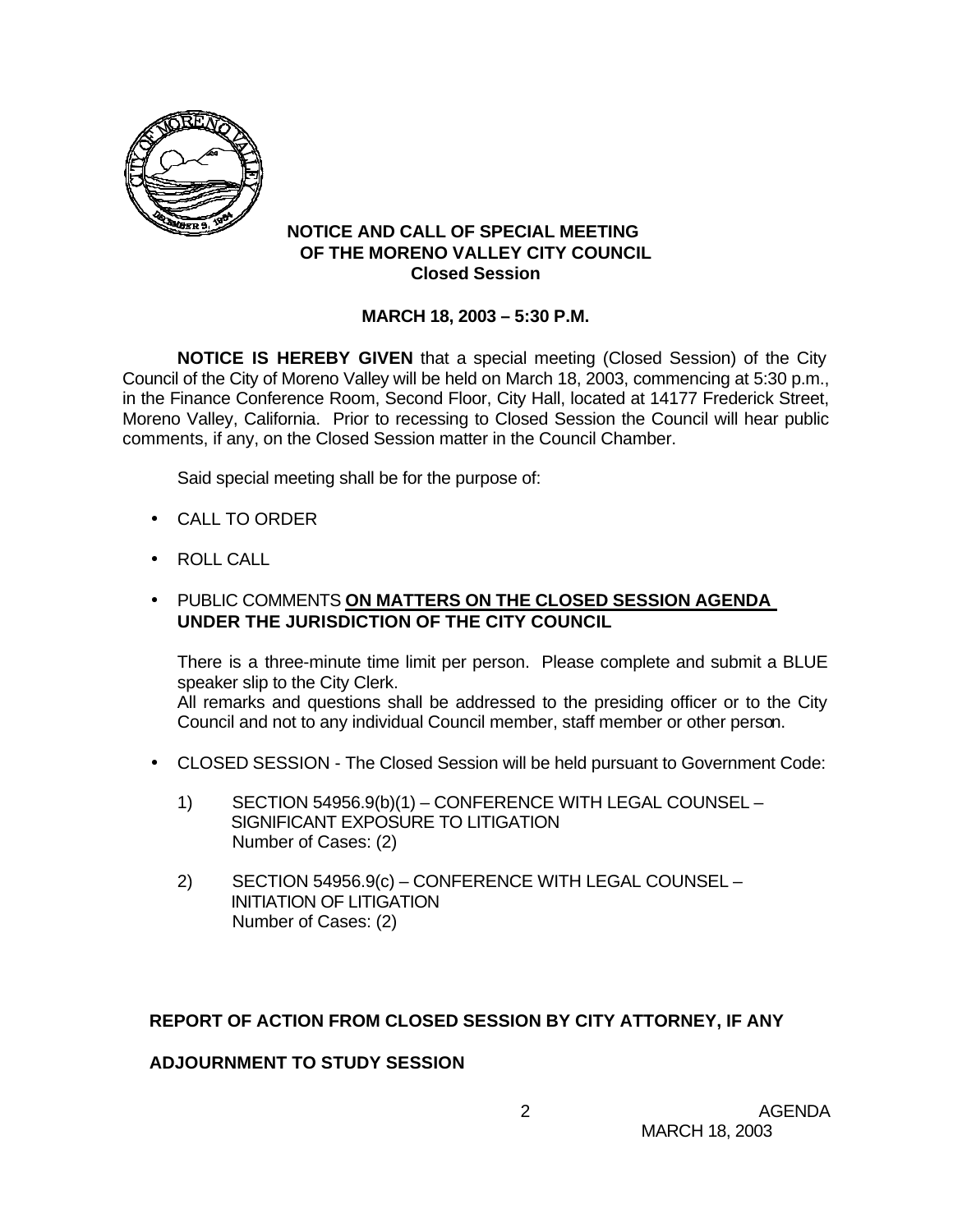3 AGENDA MARCH 18, 2003